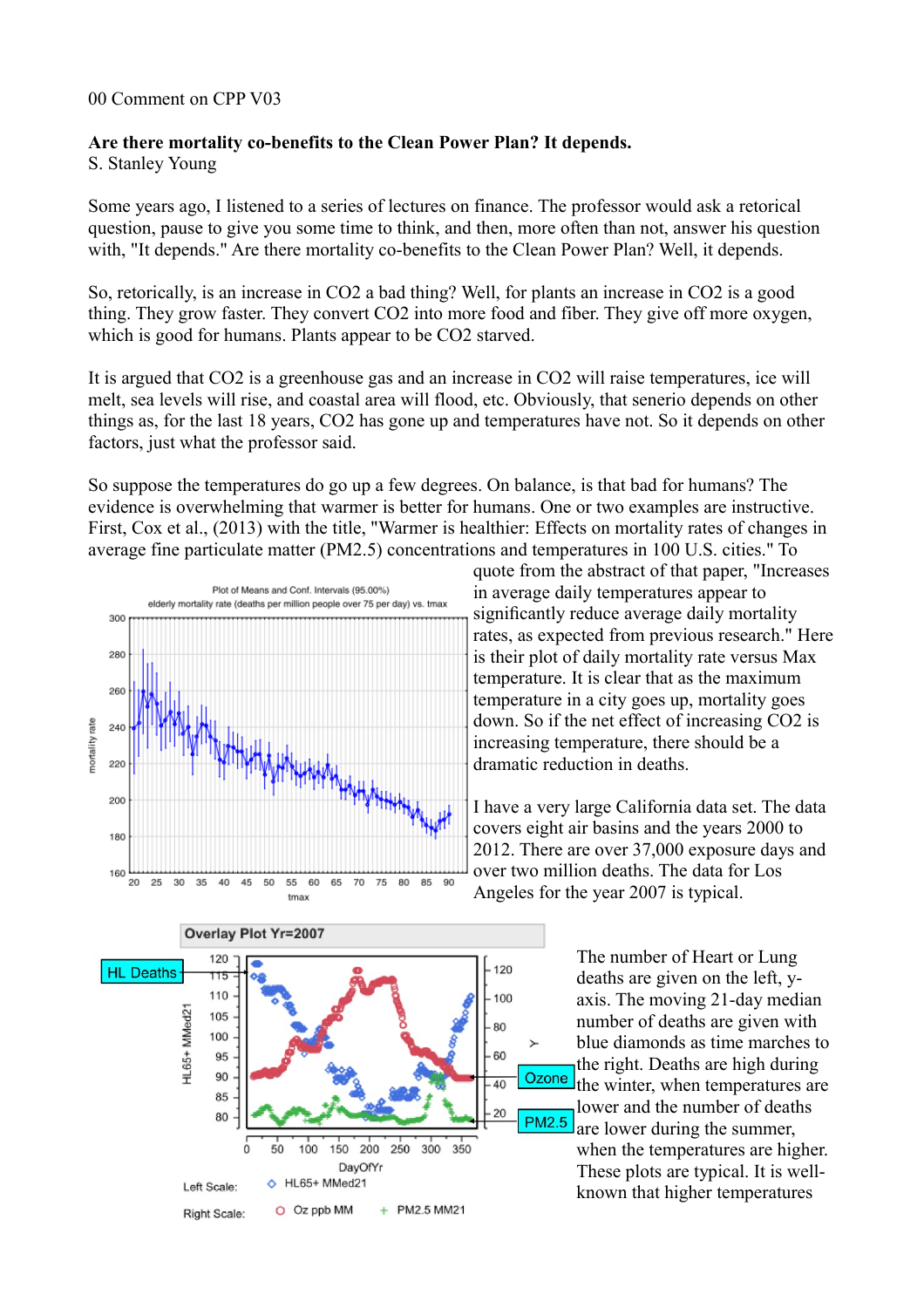are associated with lower deaths.

A purported co-benefit of lower CO2 is that there will be lower levels of PM2.5. (PM2.5 is not chemically defined, but is partially made up of combustion products.) It is widely *believed* that lower levels of PM2.5 will lead to fewer deaths. Here is what Cox et al. (2013) have to say, "Unexpectedly, reductions in PM2.5 do not appear to cause any reductions in mortality rates." And here is their supporting figure below.

Chay et al. (2003) looked at a reduction in air pollution due to the Clean Air Act. Counties out of compliance were given stricter air pollution reduction goals. This action by the EPA created a so called natural experiment, Craig et al. (2012). The EPA selected counties did reduce air pollution levels, but there was no reduction in deaths after adjustments for covariates. Chay et al. (2003) say, "We find that regulatory status is associated with large reductions in TSPs pollution but has little



association with reductions in either adult or elderly mortality." So Cox et al. (2013) confirm the finding of Chay et al. (2003) that a reduction in PM2.5 does not lead to a reduction in deaths. Young and Xia (2013) find no assocation of PM2.5 with longevity in western US. Enstrom (2005) finds no assocation of chronic deaths with PM2.5 in California.

Others claim an assocation of air pollution with deaths. How can the two sets of claims be understood? Well, it depends. Greven et al. (2011) say in their abstract, "... we derive a Poisson regression model and estimate two regression coefficients: the "global" coefficient that measures the association between national trends in pollution and mortality; and the "local" coefficient, derived from space by time variation, that measures the association between location-specific trends in pollution and mortality adjusted by the national trends. ...Results based on the global coefficient indicate a large increase in the national life expectancy for reductions in the yearly national average of PM2.5. However, this coefficient based on national trends in PM2.5 and mortality is likely to be confounded by other variables trending on the national level. Confounding of the local coefficient by unmeasured factors is less likely, although it cannot be ruled out. *Based on the local coefficient alone, we are not able to demonstrate any change in life expectancy for a reduction in PM2.5*." (Italics mine) In plain words, assocations measured from location to location, which are likely to be affected by differences in covariates, show an association. Examination of trends within locations, which are less likely to be affected by covariates, show no assocation. In short, the claims made depend on how well covariates are taken into account. When they are taken into account, Chay et al. (2003), Greven et al. (2011), Cox et al. (2013), Young (2014), there is no assocation of air pollution with deaths.

Note well: The analysis of Young (2014) uses a moving median within a location (air basin). This analysis is much less likely to be affected by covariates. This analysis finds no assocation of air pollution (PM2.5 or ozone) with deaths. Several figures are instructive. The figures are for LA, but are typical for all California air basins. First ozone: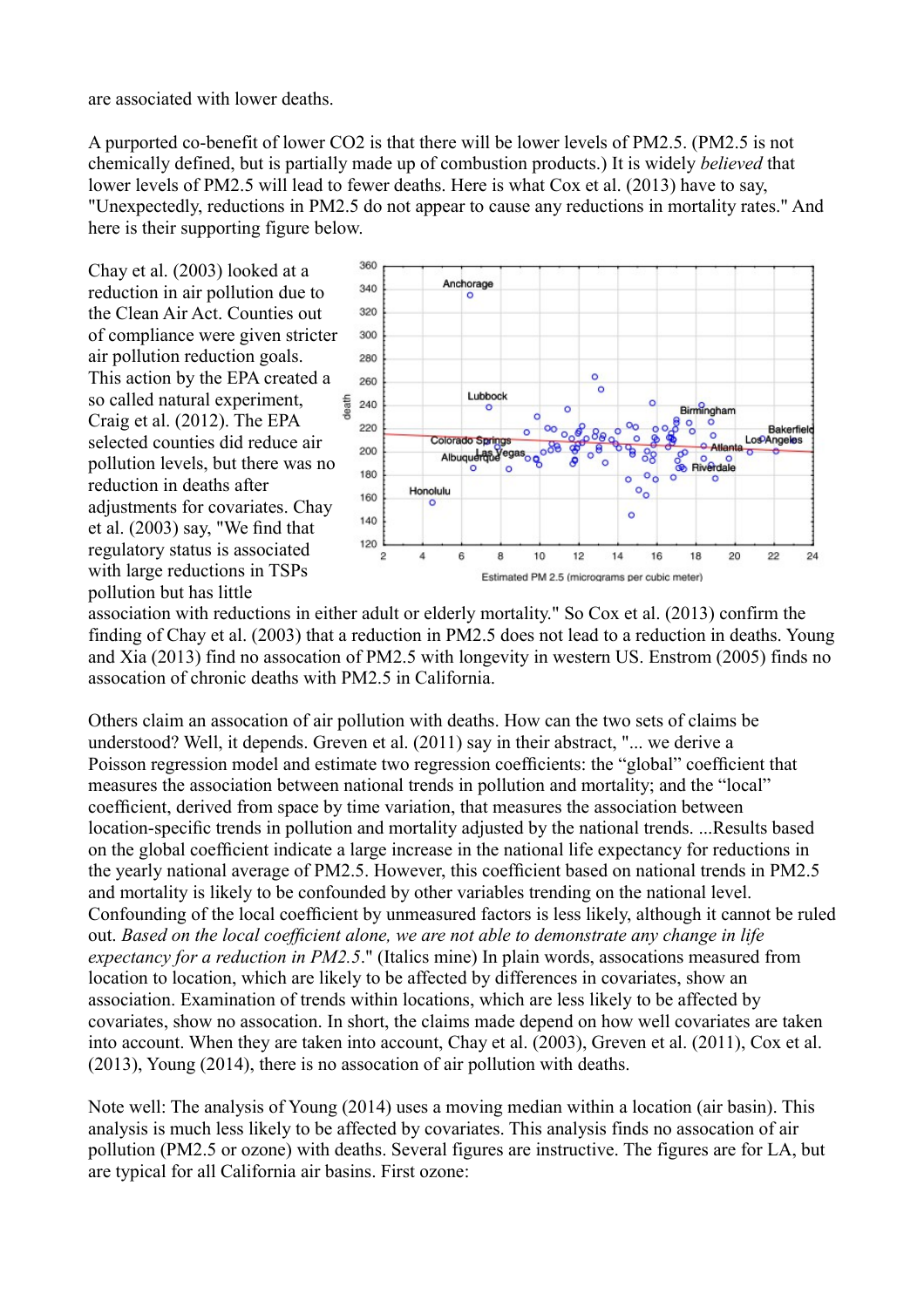

The figures were constructed as follows. From the daily death total was subtracted a 21-day moving median. This calculation corrects for the time trend in the data. From the daily air pollution level was subtracted the 21-day moving median for the air pollution level. The daily death "deviation" was plotted against the pollution "deviation". If air pollution was causing deaths, then the density in these three figures should go from lower left to upper right. To examine if previous air pollution, e.g. yesterday or the day before, was associated with current deaths, lags of 0, 1, and 2 days were used, hence the three figures. Plots like these were computed for all eight air basins; the figures for LA are typical. Next we give the same sort of figures, but for PM2.5. Again, LA.



Again, the density is concentrated at zero PM2.5 and zero deaths, and, the important point, there is no tilt of the density from lower left to upper right. And again the plots for LA are typical of the other seven air basins.

Can we say more? Many authors have noted "geographic heterogeneity", the measured effect of air pollution is not the same in different locations. There is overwhelming evidence for the existence of geographic heterogeneity. See for example, Krewski et al. (2000), Smith et al. (2009), Greven et al. (2011) and Young and Xia (2013). Multiple authors have not found any association of air pollution with acute deaths in California, Krewski et al. (2000), Smith et al. (2009), Young and Xia (2013) and Jarrett et al. (2013). Enstrom (2005) found no association with chronic deaths in California. A careful consideration of of this "geographic heterogeneity" is a key to understanding why it is unlikely that air pollution is *causing* deaths. Given that geographic heterogeneity exists, how should it be interpreted? First, statistical practice says that if interaction exists, then average effects are problematic. Any recommendations should be for specific situations. In the words of the finance professor, it depends. In this case it makes no sense to regulate air pollution in California more severely than current regulations.

We can consider the question of interactions of air pollution with geography more deeply? Greven et al. (2011) state in their abstract, "Based on the local coefficient alone, we are not able to demonstrate any change in life expectancy for a reduction in PM2.5." and they go on to say differences in locations (geographic heterogeneity) is most likely due to differences in covariates, e.g. age distributions, income, smoking. Indeed when Chay et al. (2003) corrected their analysis for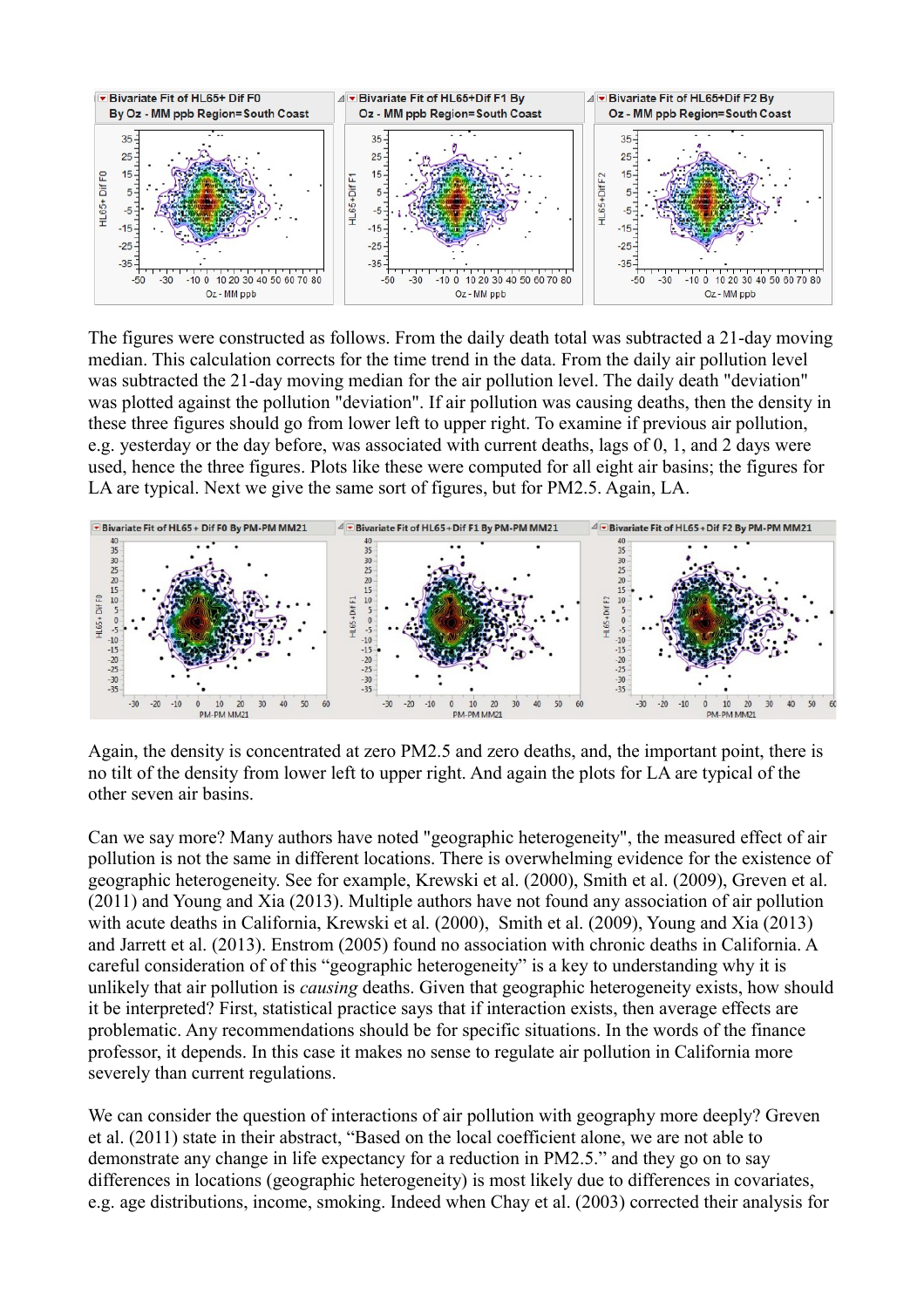an extensive list of covariates, they found no effect of the EPA intervention to reduce air pollution.

There is empirical evidence and a logical case that air pollution is (most likely) not causally related to acute deaths. Heart attacks and stroke were recently removed as a possible etiology, Milojevic et al. (2014).

## **Economics on the back of an envelope**

The EPA claims an excess of 6,600 deaths per year due to air pollution. If each death is valued at nine million dollars the total co-benefit is \$59.4B. But analysis that takes covariates into consideration finds no excess deaths. The \$59.4B co-benefit is the result of flawed analysis. And what is the cost of the regulation? The EPA says CPP is the most costly regulation it has considered and puts the cost at \$90B/yr. The US Chanber of Commerce puts the cost at \$270B/yr, \$900/person/year.

Consider Figure 4b of Young and Xia (2013). The data used in this figure is that used in Pope, Ezzati, and Dockery (2009) and was kindly provided by Arden Pope III. Change in income and air



pollution from  $\sim$ 1980 to  $\sim$ 2000 was used. Income in thousands of dollars increase over that time period, but differed in magnitude from city to city, the x-axis. Life expectancy increased as well, y-axis. The general trend is very clear, increased income is associated with increased life expectancy. The income-life expectancy relationship is well-known. See the dramatic video by Hans Rosling (2010). To the extent that regulations are expensive, they should move people down and left in this figure with life expectancy less than it would have been.

# **Summary**

- 1. Increased CO2 is good for plants as plants grow better with increased CO2.
- 2. Increases in temperature, however caused, are good for humans as they are less likely to die.
- 3. The science literature, when covariates are controlled, is on the side that increased ozone and PM2.5 are not associated with increased deaths.
- 4. The costs of reducing CO2, PM2.5 and ozone are expected to lead to reduced life expectancy.

# **References:**

Chay K, Dobkin C, Greenstone M. (2003) The Clean Air Act of 1970 and adult mortality. J Risk Uncertainty 27, 279-300.

Cox LA Jr, Popken DA, Ricci PF. (2013b) Warmer is healthier: effects on mortality rates of changes in average fine particulate matter (PM2.5) concentrations and temperatures in 100 U.S. cities. Regul Toxicol Pharmacol. 66, 336-346.

Craig P, Cooper C, Gunnell D, Haw S, Lawson K, Macintyre S, Ogilvie D, Petticrew M, Reeves B, Sutton M, Thompson S. (2012) Using natural experiments to evaluate population health interventions: new Medical Research Council guidance. J Epidemiol Community Health. 66,1182